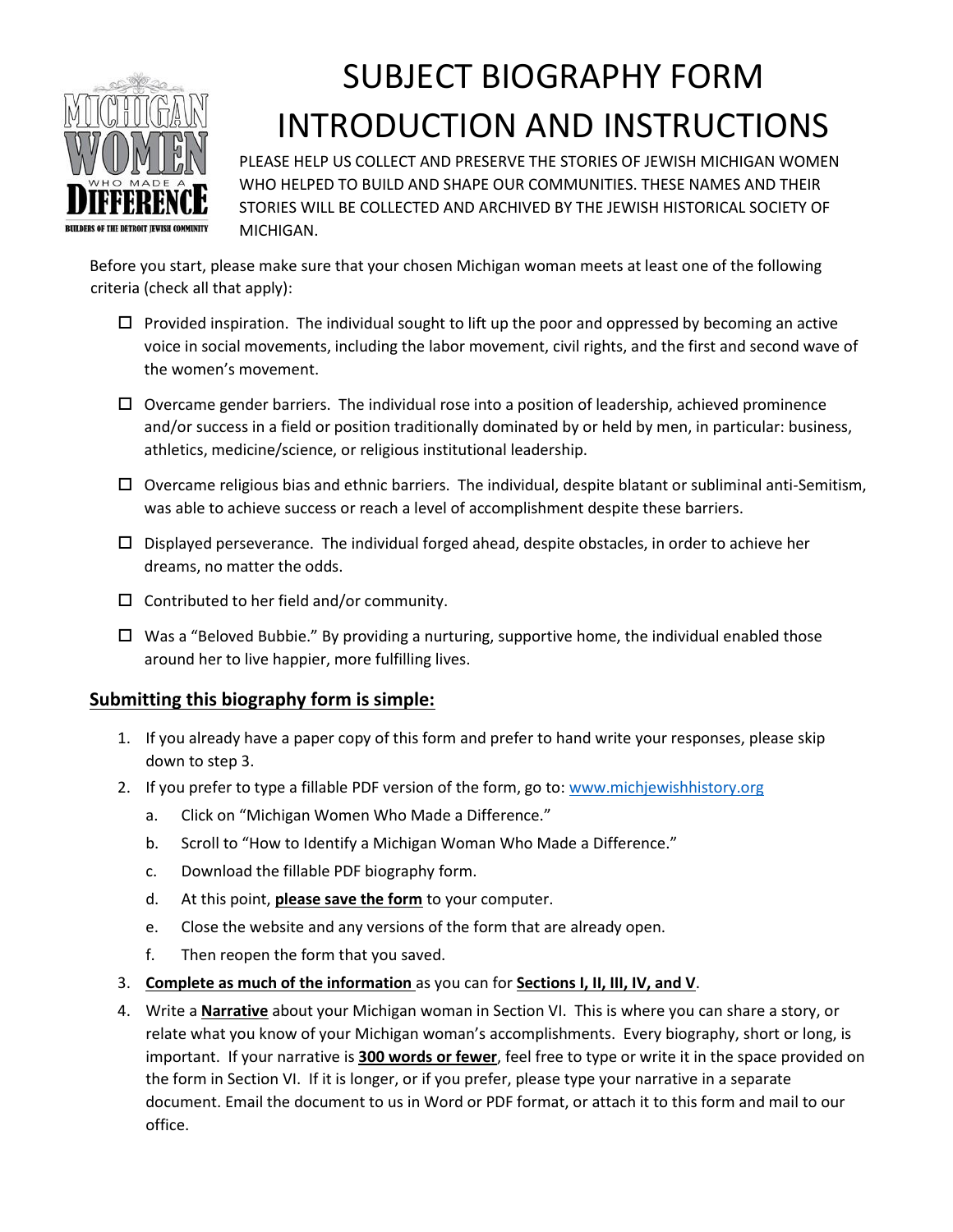5. Be sure to consider if you have any **photos or original documents** that you can add to the biography. These can be scanned and attached to the email, or copied and mailed to our office.

### **PLEASE RETURN THIS FORM TO THE JEWISH HISTORICAL SOCIETY OF MICHIGAN. 6600 WEST MAPLE RD., WEST BLOOMFIELD MI 48322 YOU MAY ALSO EMAIL THIS FORM TO INFO@MICHJEWISHHISTORY.ORG FOR MORE INFORMATION, PLEASE CALL 248-432-5517**

## I. GENERAL BIOGRAPHICAL INFORMATION

The subject's full name:

| First name                                    | Middle         | Original family name                                                                                                 | Married name(s)     |  |
|-----------------------------------------------|----------------|----------------------------------------------------------------------------------------------------------------------|---------------------|--|
| Date of birth                                 | Place of Birth | <u> 1980 - Johann Barn, mars eta bainar eta bainar eta baina eta baina eta baina eta baina eta baina eta baina e</u> |                     |  |
| Date of death                                 | Place of Death |                                                                                                                      | Place of internment |  |
| Husband/partner's name (first, middle, last): |                |                                                                                                                      |                     |  |
| Date of birth: ______________________         |                |                                                                                                                      |                     |  |
|                                               |                |                                                                                                                      |                     |  |
|                                               |                |                                                                                                                      |                     |  |
|                                               |                |                                                                                                                      |                     |  |
|                                               |                |                                                                                                                      |                     |  |
|                                               |                |                                                                                                                      |                     |  |
|                                               |                |                                                                                                                      |                     |  |
|                                               |                | Was the Subject an immigrant to this country? __________ yes __________ no If yes, please answer:                    |                     |  |
|                                               |                | From what country did she immigrate to the U.S.: _______________________________                                     |                     |  |
|                                               |                |                                                                                                                      |                     |  |
|                                               |                |                                                                                                                      |                     |  |
|                                               |                |                                                                                                                      |                     |  |
|                                               |                |                                                                                                                      |                     |  |
|                                               |                |                                                                                                                      |                     |  |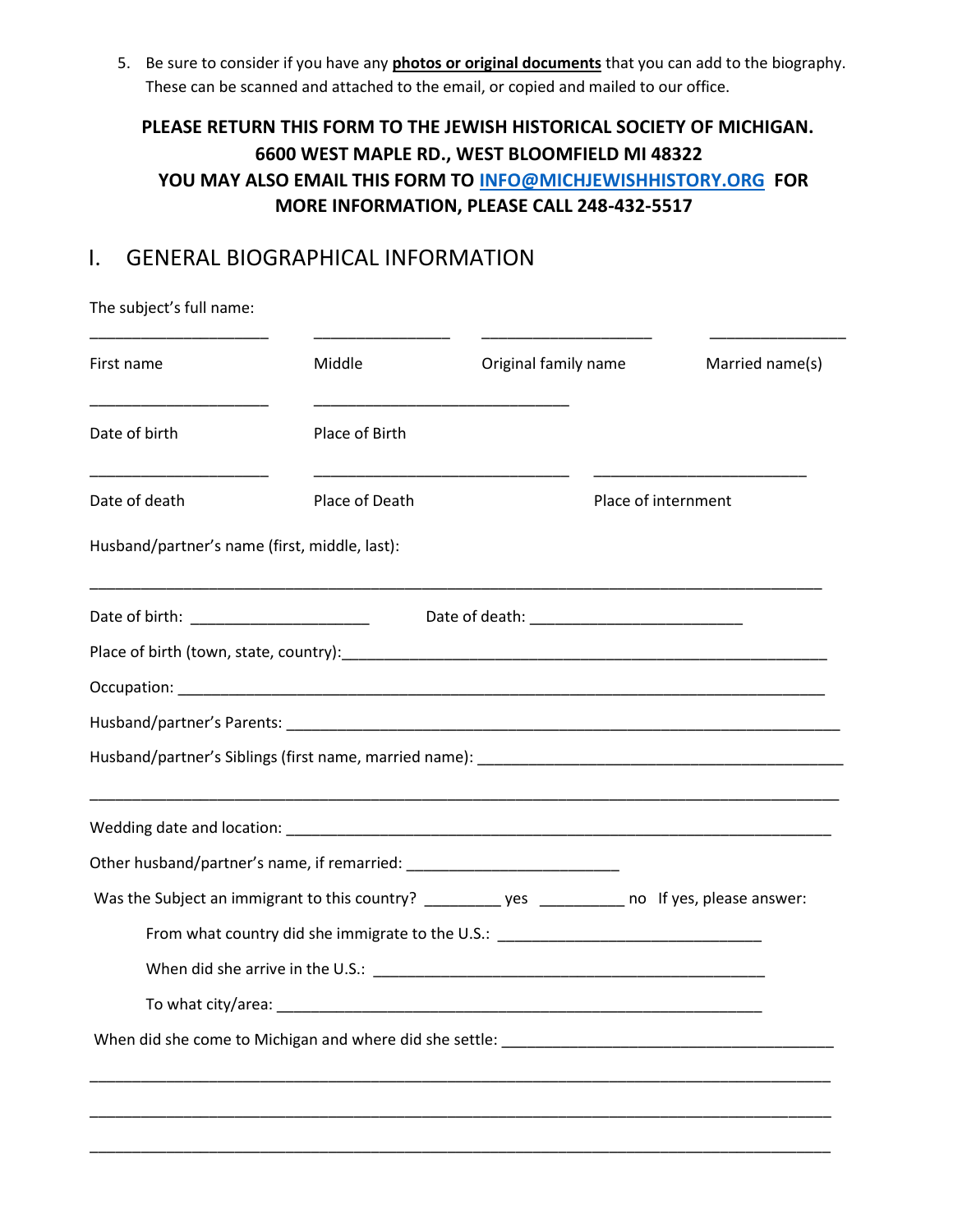Education and degrees (school, location, dates, course of study)

| $\mathcal{A} \cdot \underline{\hspace{2cm}}$ |  |
|----------------------------------------------|--|
| Children (name, DOB, DOD, Occupation):       |  |
|                                              |  |
|                                              |  |
|                                              |  |
|                                              |  |
| Siblings (name, DOB, DOD, Occupation):       |  |
|                                              |  |
|                                              |  |
|                                              |  |
| 4.                                           |  |

# II. FAMILY OF ORIGIN (BACKGROUND AND INFORMATION)

| Date of birth: ________________________ |  |  |  |  |  |
|-----------------------------------------|--|--|--|--|--|
|                                         |  |  |  |  |  |
|                                         |  |  |  |  |  |
|                                         |  |  |  |  |  |
|                                         |  |  |  |  |  |
|                                         |  |  |  |  |  |
|                                         |  |  |  |  |  |
|                                         |  |  |  |  |  |
|                                         |  |  |  |  |  |
|                                         |  |  |  |  |  |
|                                         |  |  |  |  |  |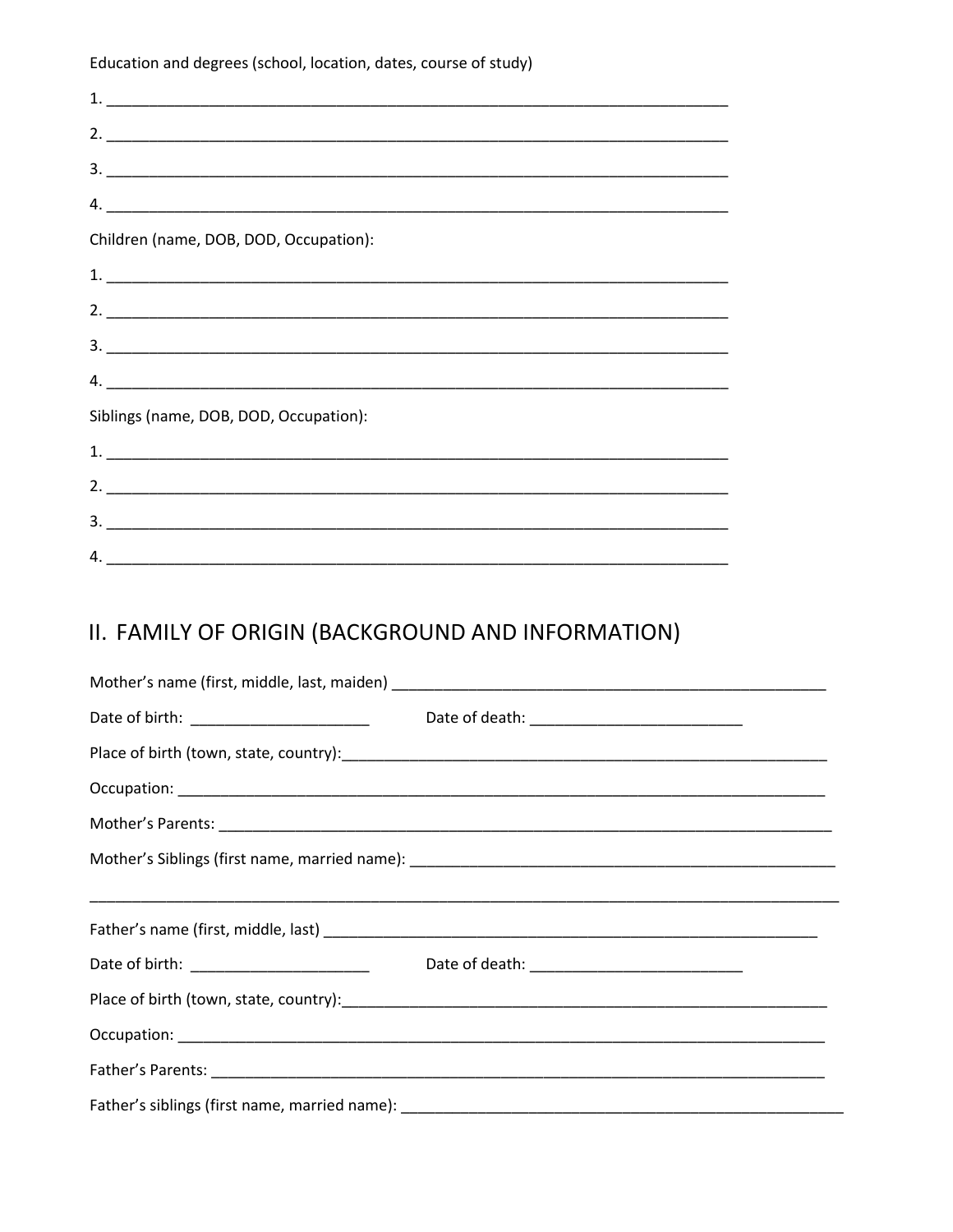## III. CAREER/WORK EXPERIENCE OF SUBJECT (positions in both professional and communal career)

\_\_\_\_\_\_\_\_\_\_\_\_\_\_\_\_\_\_\_\_\_\_\_\_\_\_\_\_\_\_\_\_\_\_\_\_\_\_\_\_\_\_\_\_\_\_\_\_\_\_\_\_\_\_\_\_\_\_\_\_\_\_\_\_\_\_\_\_\_\_\_\_\_\_\_\_\_\_\_\_\_\_\_\_\_\_\_\_

\_\_\_\_\_\_\_\_\_\_\_\_\_\_\_\_\_\_\_\_\_\_\_\_\_\_\_\_\_\_\_\_\_\_\_\_\_\_\_\_\_\_\_\_\_\_\_\_\_\_\_\_\_\_\_\_\_\_\_\_\_\_\_\_\_\_\_\_\_\_\_\_\_\_\_\_\_\_\_\_\_\_\_\_\_\_\_\_

List occupations for which the subject received training:

Positions – paid (job title, employer, dates) 1. \_\_\_\_\_\_\_\_\_\_\_\_\_\_\_\_\_\_\_\_\_\_\_\_\_\_\_\_\_\_\_\_\_\_\_\_\_\_\_\_\_\_\_\_\_\_\_\_\_\_\_\_\_\_\_\_\_\_\_\_\_\_\_\_\_\_\_\_\_\_\_\_\_ 2. \_\_\_\_\_\_\_\_\_\_\_\_\_\_\_\_\_\_\_\_\_\_\_\_\_\_\_\_\_\_\_\_\_\_\_\_\_\_\_\_\_\_\_\_\_\_\_\_\_\_\_\_\_\_\_\_\_\_\_\_\_\_\_\_\_\_\_\_\_\_\_\_\_ 3. \_\_\_\_\_\_\_\_\_\_\_\_\_\_\_\_\_\_\_\_\_\_\_\_\_\_\_\_\_\_\_\_\_\_\_\_\_\_\_\_\_\_\_\_\_\_\_\_\_\_\_\_\_\_\_\_\_\_\_\_\_\_\_\_\_\_\_\_\_\_\_\_\_  $4.$ 

Positions – volunteer (civic, community, religious, political). List the Organization, the type of work and any associated titles, and dates.

| 7  |  |
|----|--|
| 3. |  |
| 4  |  |

## IV. INFORMATION SUPPLIED BY

| First name                              | Last name                                       | contact phone number                                                                    |
|-----------------------------------------|-------------------------------------------------|-----------------------------------------------------------------------------------------|
| Address, City, State                    | Place of Birth                                  |                                                                                         |
| Email address                           | Connection/relationship to Biographical subject |                                                                                         |
| Source(s) of information in this form   |                                                 |                                                                                         |
| Source(s) of any accompanying materials |                                                 |                                                                                         |
|                                         |                                                 | Other person who could be contacted for more information (with contact email or phone)  |
|                                         |                                                 | Other name(s) who could be contacted for more information (with contact email or phone) |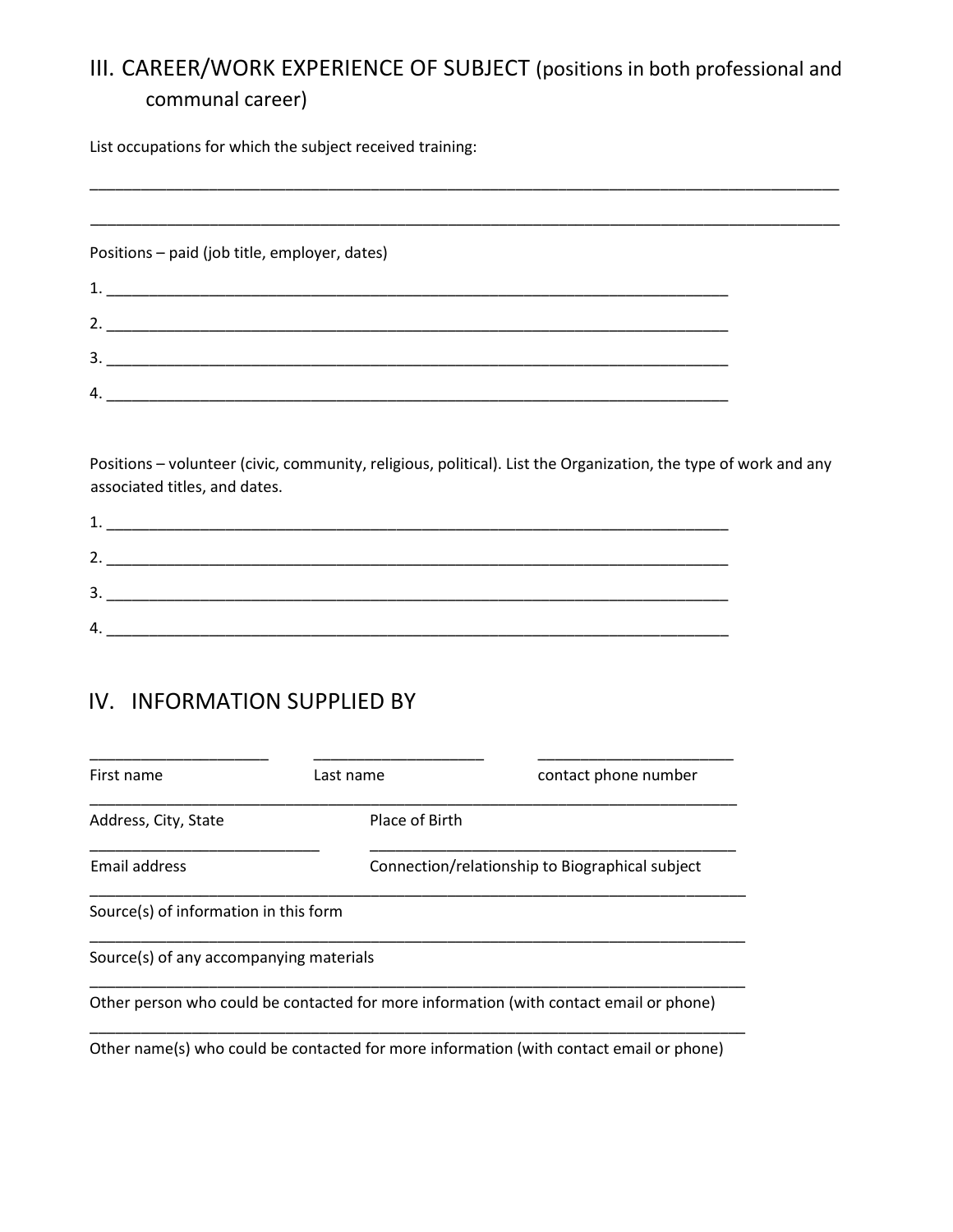## V. RELEASE OF INFORMATION

- 1. I, \_\_\_\_\_\_\_\_\_\_\_\_\_\_\_\_\_\_\_\_\_\_\_\_\_\_\_, acknowledge that I have completed this form for the Jewish Historical Society of Michigan's Michigan Women Who Made a Difference archive project and that to the best of my knowledge after completing any research I deemed appropriate, all of the information is accurate.
- 2. I hereby grant and assign to the Jewish Historical Society of Michigan all rights, title, and interests, including copyright, of whatever kind in and to this completed form.
- 3. I understand that the information in this form and any accompanying materials, including photographs, may be used by the Jewish Historical Society of Michigan in any manner that it deems appropriate, subject to any restrictions listed below. Such use may include, but is not limited to, publication in all media (print, graphic, film, and electronic media including websites) currently in existence or yet to be developed in the future.
- 4. Any limitations that I wish to place on the use of the information in this form and any accompanying materials, including photographs, are listed below:

\_\_\_\_\_\_\_\_\_\_\_\_\_\_\_\_\_\_\_\_\_\_\_\_\_\_\_\_\_\_\_\_\_\_\_\_\_\_\_\_\_\_\_\_\_\_\_\_\_\_\_\_\_\_\_\_\_\_\_\_\_\_\_\_\_\_\_\_\_\_\_\_\_\_\_

\_\_\_\_\_\_\_\_\_\_\_\_\_\_\_\_\_\_\_\_\_\_\_\_\_\_\_\_\_\_\_\_\_\_\_\_\_\_\_\_\_\_\_\_\_\_\_\_\_\_\_\_\_\_\_\_\_\_\_\_\_\_\_\_\_\_\_\_\_\_\_\_\_\_\_

\_\_\_\_\_\_\_\_\_\_\_\_\_\_\_\_\_\_\_\_\_\_\_\_\_\_\_\_\_\_\_\_\_\_\_\_\_\_\_\_\_\_\_\_\_\_\_\_\_\_\_\_\_\_\_\_\_\_\_\_\_\_\_\_\_\_\_\_\_\_\_\_\_\_\_

| Signature of individual completing this form: | Date: |
|-----------------------------------------------|-------|
|                                               |       |

## VI.NARRATIVE

Please be sure to include how this woman meets one or more of the following criteria:

- Provided inspiration. The individual sought to lift up the poor and oppressed by becoming an active voice in social movements, including the labor movement, civil rights, and the first and second wave of the women's movement.
- Overcame gender barriers. The individual rose into a position of leadership, achieved prominence and/or success in a field or position traditionally dominated by or held by men, in particular business, athletics, medicine/science, or religious institutional leadership.
- Overcame religious bias and ethnic barriers. The individual, despite blatant or subliminal anti-Semitism, was able to achieve success or reach a level of accomplishment despite these barriers.
- Displayed perseverance. The individual forged ahead, despite obstacles, in order to achieve her dreams, no matter the odds.
- Contributed to her field and/or community.
- Was a "Beloved Bubbie." By providing a nurturing, supportive home, the individual enabled those around her to live happier, more fulfilling lives.

\_\_\_\_\_\_\_\_\_\_\_\_\_\_\_\_\_\_\_\_\_\_\_\_\_\_\_\_\_\_\_\_\_\_\_\_\_\_\_\_\_\_\_\_\_\_\_\_\_\_\_\_\_\_\_\_\_\_\_\_\_\_\_\_\_\_\_\_\_\_\_\_\_\_\_\_\_\_\_\_\_\_\_\_\_\_\_\_

\_\_\_\_\_\_\_\_\_\_\_\_\_\_\_\_\_\_\_\_\_\_\_\_\_\_\_\_\_\_\_\_\_\_\_\_\_\_\_\_\_\_\_\_\_\_\_\_\_\_\_\_\_\_\_\_\_\_\_\_\_\_\_\_\_\_\_\_\_\_\_\_\_\_\_\_\_\_\_\_\_\_\_\_\_\_\_\_